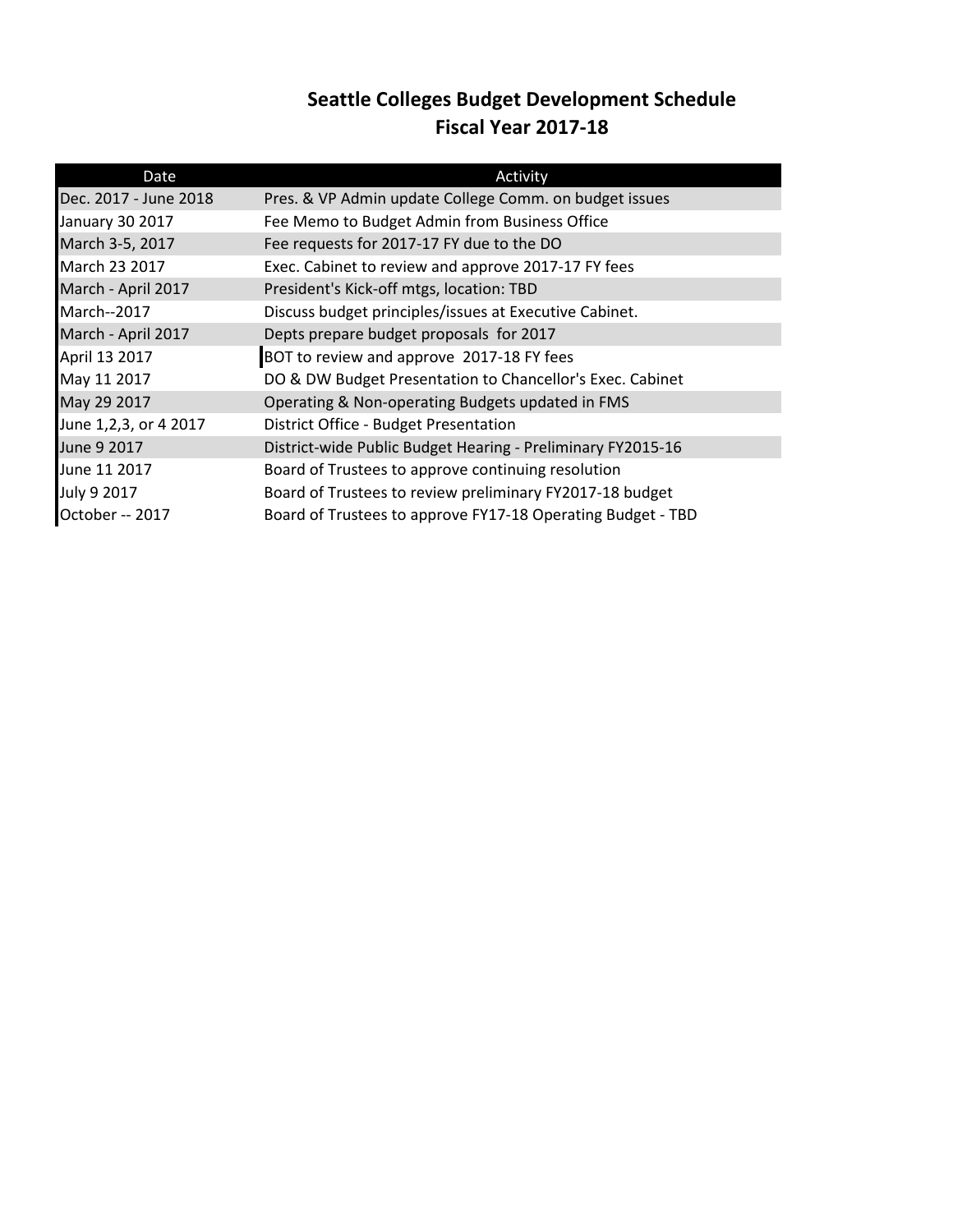| Responsibility     |  |  |  |  |
|--------------------|--|--|--|--|
| Campus             |  |  |  |  |
| Campus - BO        |  |  |  |  |
| Campus - BO        |  |  |  |  |
| DO                 |  |  |  |  |
| Campus             |  |  |  |  |
| VC F+T             |  |  |  |  |
| Campus             |  |  |  |  |
| <b>DO</b>          |  |  |  |  |
| VC F+T             |  |  |  |  |
| Campus - BO        |  |  |  |  |
| VC F+T             |  |  |  |  |
| VC F+T & Exec Dir. |  |  |  |  |
| VC F+T             |  |  |  |  |
| VC F+T             |  |  |  |  |
| VC F+T             |  |  |  |  |